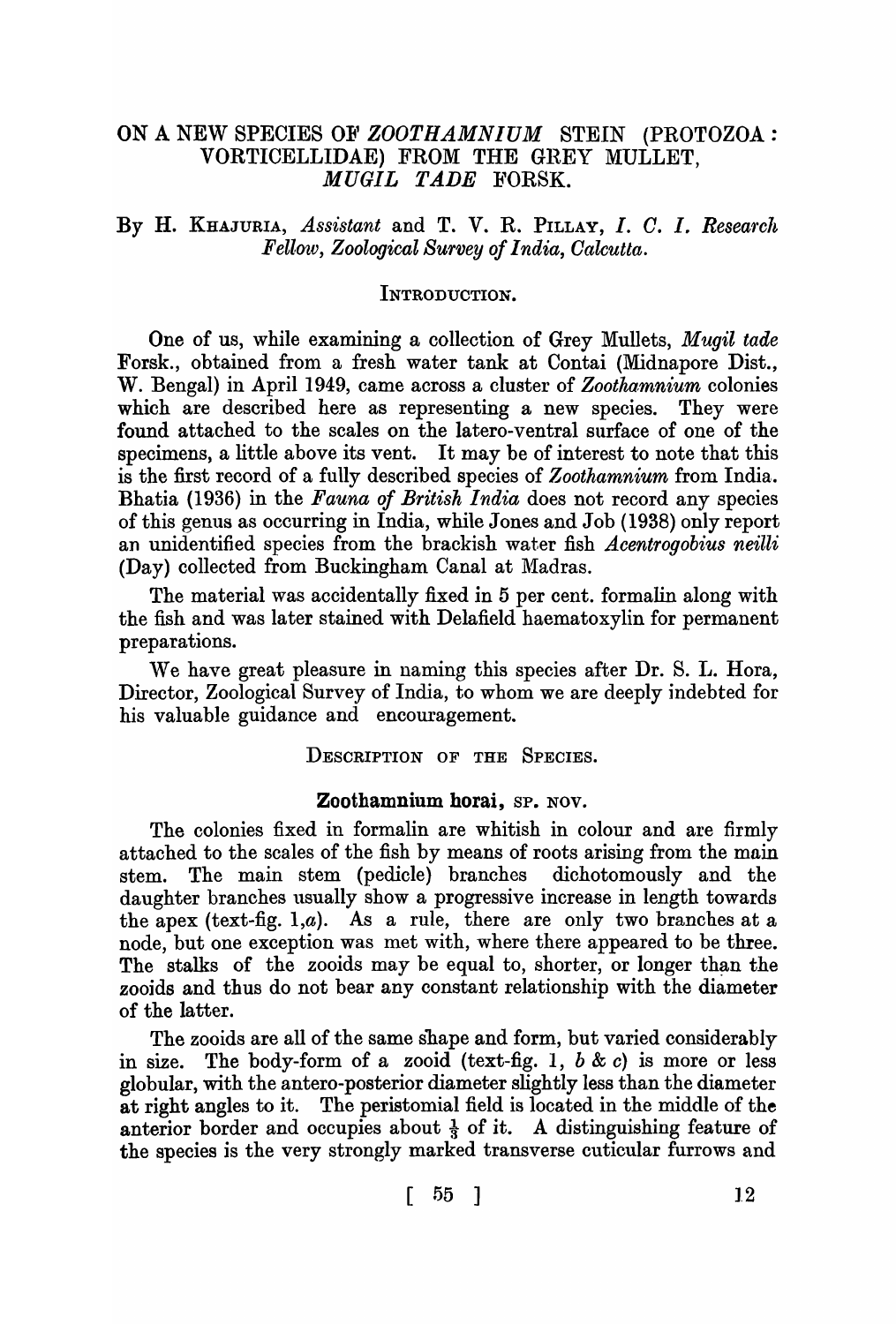ridges on the posterior region of the zooids. This design is visible on about  $\frac{1}{2}$  to  $\frac{2}{3}$  of the body of the zooid. The anterior region appears longitudinally striated on account of the presence of the roots of the membranelle of the adoral zone. There is no reduction in the number of membranelle in this zone, as is the case in certain other species of *Zoothamnium.* The nucleus is very long and generally horse-shoe shaped, but, in some cases, was found to be variously coiled. In the preserved material the contractile vacuoles could not be distinguished from the food vacuoles.

*Measurements in microns.-*



Text-fig. 1.-Zoothamnium horai, sp. nov.--a. a colony of Z. horai  $\times 275$  approx. (semi-diagrammatic); *b*. the type  $\text{zoold} \times 1000$  (camera lucida drawing); c. a typical zooid  $\times 1050$  approx. (diagrammatic).

## GENERAL REMARKS.

The specimens, as already mentioned, were collected from a fresh water tank, where Grey Mullets are cultured in association with carps as described by Pillay (1948). Out of a total of 25 specimens of fish ~o1Jected from the tank in April, 1949, only a single specimen had the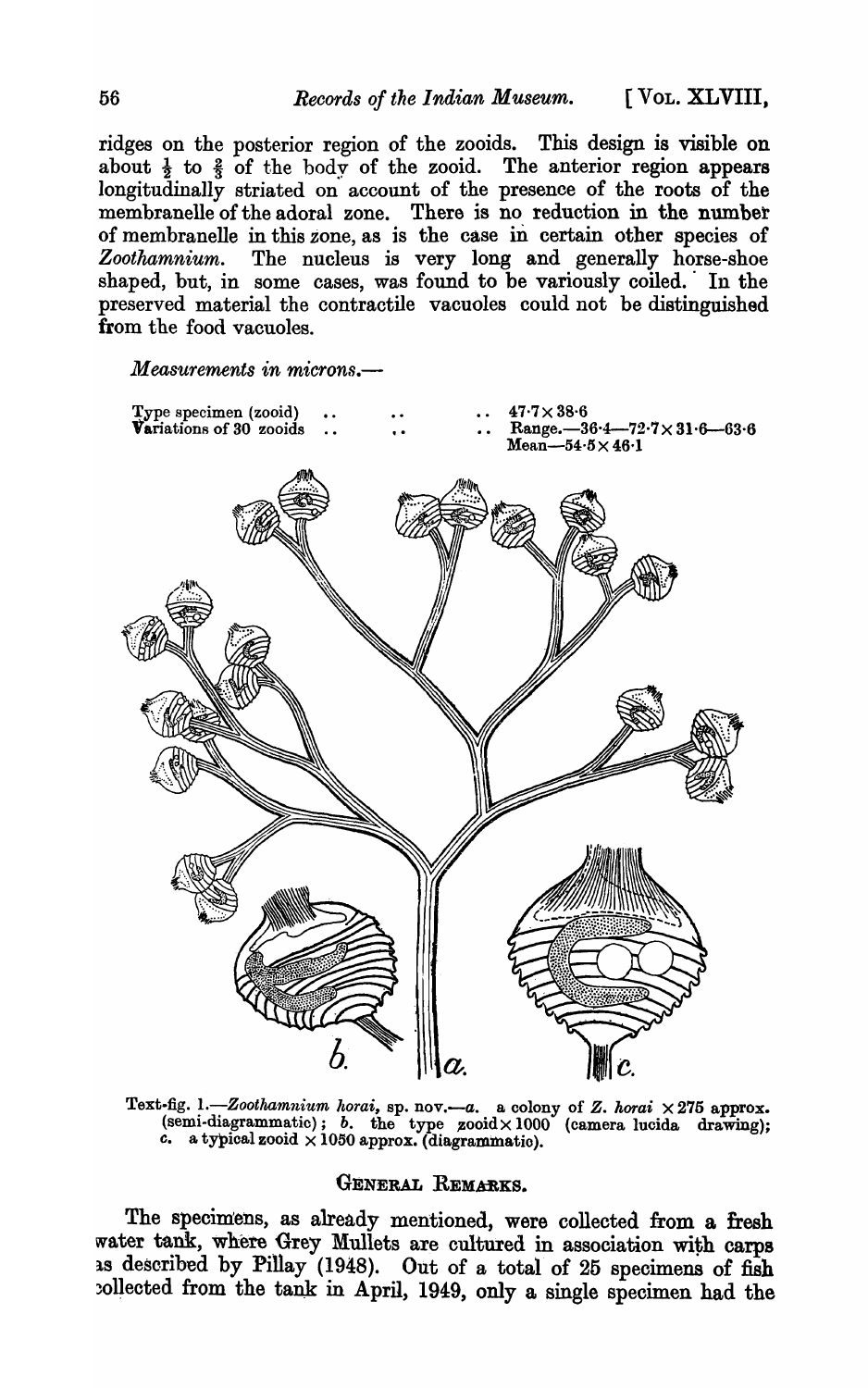protozoan on it. They were totally absent in the fish collected from the sea and the estuary. Further collections of Mullets were made from the tank in the months of May and June, 1949, but no more specimens of the protozoan could be obtained. From this, it would appear that the association is of rare or accidental occurrence. *M. tade* is a very active fish in its natural habitats, the sea and the estuary, and have been observed to swim against strong currents. In the confined and stagnant waters of tanks, they naturally become less active, and this may probably have been responsible for the association of the protozoan with it.

The colony was seen attached to the exposed portion of the scales and had no contact with its living tissue. Apparently the animalcule gould not have been harmful to the fish. It, however, derived the benefit of free locomotion and, by virtue of its position of attachment, probably was able to feed on the faecal matter of the fish as it was passed out through the vent. The *Zoothamnium* observed by Jones and Job *(op. cit.)* was found attached inside the mouth of the fish which would enable it to share the food of the fish. It wiIf be of interest to note that in both these cases, the animalcules had attached themselves to only that part of the body of the fish, from where it can obtain food material: in one case by directly sharing its food, in the other by feeding upon its faecal matter. Since the protozoan is benefited by the association and the fish is neither benefited nor harmed, the association can be termed Synoecy (Borradaile, 1922).

#### AFFINITIES.

As Z. *horai* possesses zooids of similar shape and form, it belongs to the homomorphic series as distinguished from the polymorphic series, where the zooids are dissimilar. Species of the homomorphic series are easily distinguished from our new species, as none of them have zooids which in combination show the characters of a long and bent nucleus, strongly.marked cuticular creases, and narrow peristomial field which are the chief characters of the species under discussion. Allied species of *Zoothamnium* described in the literature accessible to. us are arranged in a key as follows :-

| 12. | (3) Pedicle neither cross-striated nor articulated.                                    | 13.                      |
|-----|----------------------------------------------------------------------------------------|--------------------------|
|     | 11. (6) Pedicle both articulated and finely cross-striated                             | Z. glesnicum Cl. $\&$ L. |
| 10. | (9) Marine form. Zooid $30-35\mu$                                                      | Z. nanum Kahl.           |
|     | 9. (10) Fresh water form. Zooid $76 - 90\mu$                                           | Z. d'udekemi Kahl.       |
|     | 8. (7) Stalk thicker and cross-striated                                                | 9.                       |
|     | 7. (8) Pedicle cross-striated only in the contracted condition                         | Z. affine Stein.         |
|     | 6. (11) Pedicle only cross-striated, not articulated                                   | 7.                       |
|     | 5. (4) Pedicle both articulated and cross-striated, or only cross-<br>striated         | 6.                       |
|     | 4. (5) Pedicle articulated, not cross-striated                                         | $Z$ , nutans Cl. & L.    |
|     | 3. (12) Pedicle articulated or at least in the contracted condition<br>cross-striated  | 4.                       |
|     | 2. (1) Colony branched                                                                 | 3.                       |
|     | 1. (2) Colony unbranched, zooids arising in a cluster from the<br>top of the main stem | Z. simplex Kent.         |